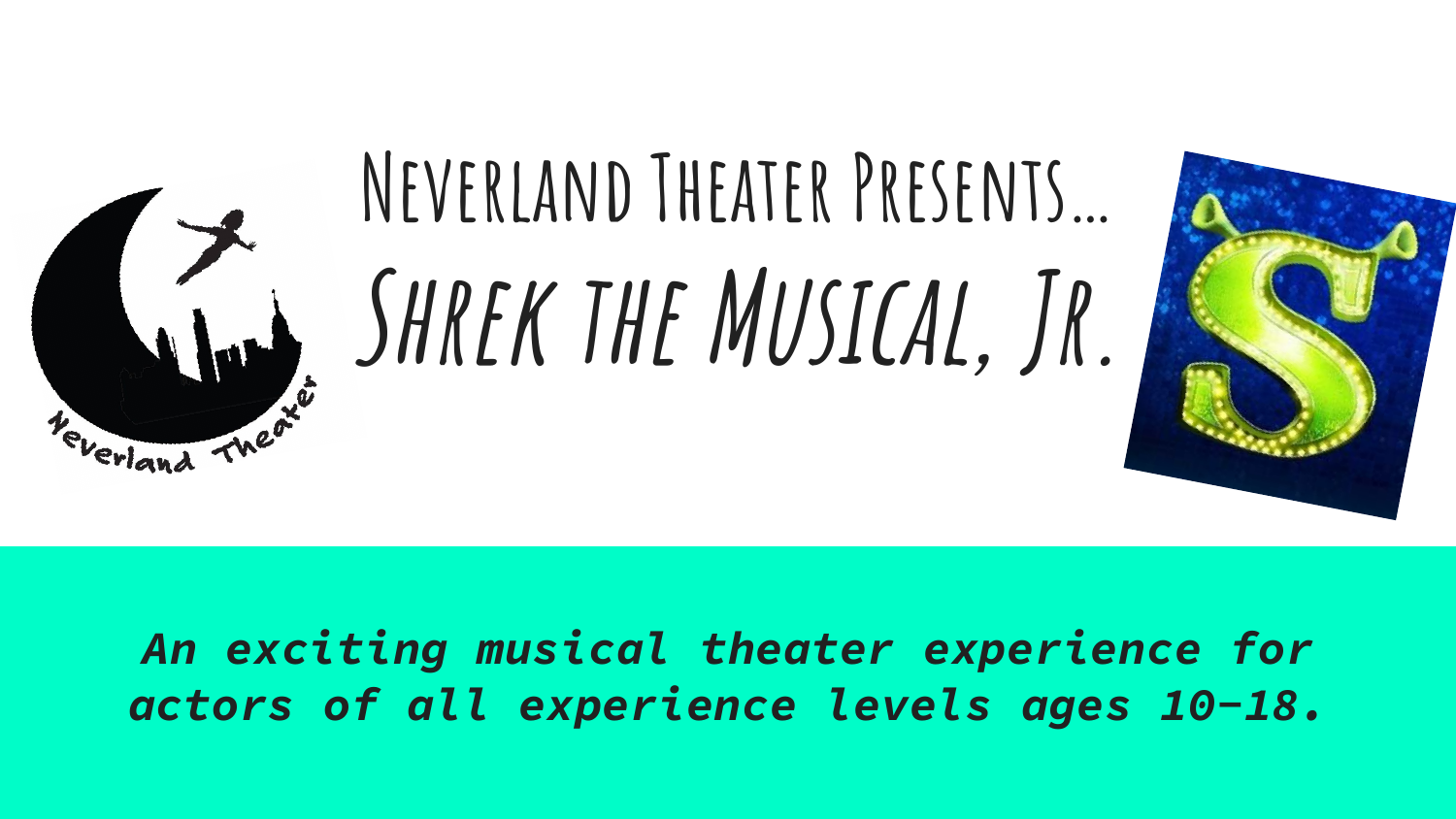### SHREK THE MUSICAL, JR. SYNOPSIS

Set in a mythical "once upon a time" sort of land, *Shrek the Musical* is the story of a hulking green ogre who, after being mocked and feared his entire life by anything that crosses his path, retreats to an ugly green swamp to exist in happy isolation. Suddenly, a gang of homeless fairy-tale characters (Pinocchio, Cinderella, the Three Pigs, you name it) raid his sanctuary, saying they've been evicted by the vertically challenged Lord Farquaad. So Shrek strikes a deal: I'll get your homes back, if you give me my home back! But when Shrek and Farquaad meet, the Lord strikes a deal of his own: He'll give the fairy-tale characters their homes back, if Shrek rescues Princess Fiona. Shrek obliges, yet finds something appealing–something strange and different–about this pretty princess. He likes her. A *lot.* But why does she always run off when the sun sets?

**NOTE: The "junior" in the title means that this production has been shortened slightly from the original Broadway production. A few of the musical numbers/scenes have been removed and/or shortened.**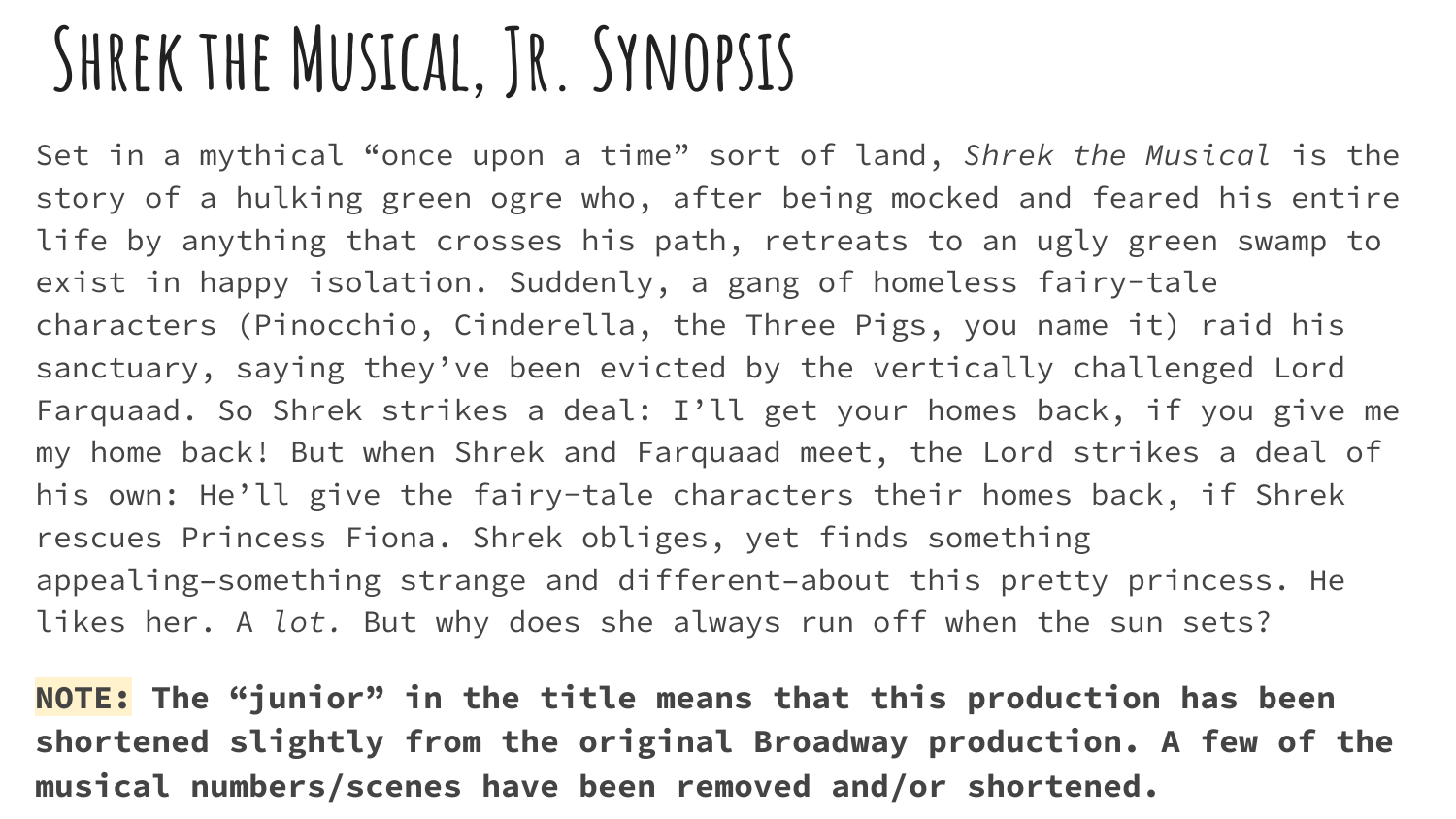### **Camp Information & REGISTRATION REHEARSAL START DATE:** Monday, June 21

#### **PERFORMANCES:**

- <u>CAST ONE:</u> Friday, July 23 at 7:00 and Saturday, July 24 at 2:00
- CAST TWO: Saturday, July 24 at 7:00 and Sunday, July 25 at 2:00

#### LAST DAY TO SIGN UP/PAY IN FULL: Friday, June 18

**Registration is \$365.00 and includes a collectible T-shirt, costume rental, mask, and two tickets to the show!**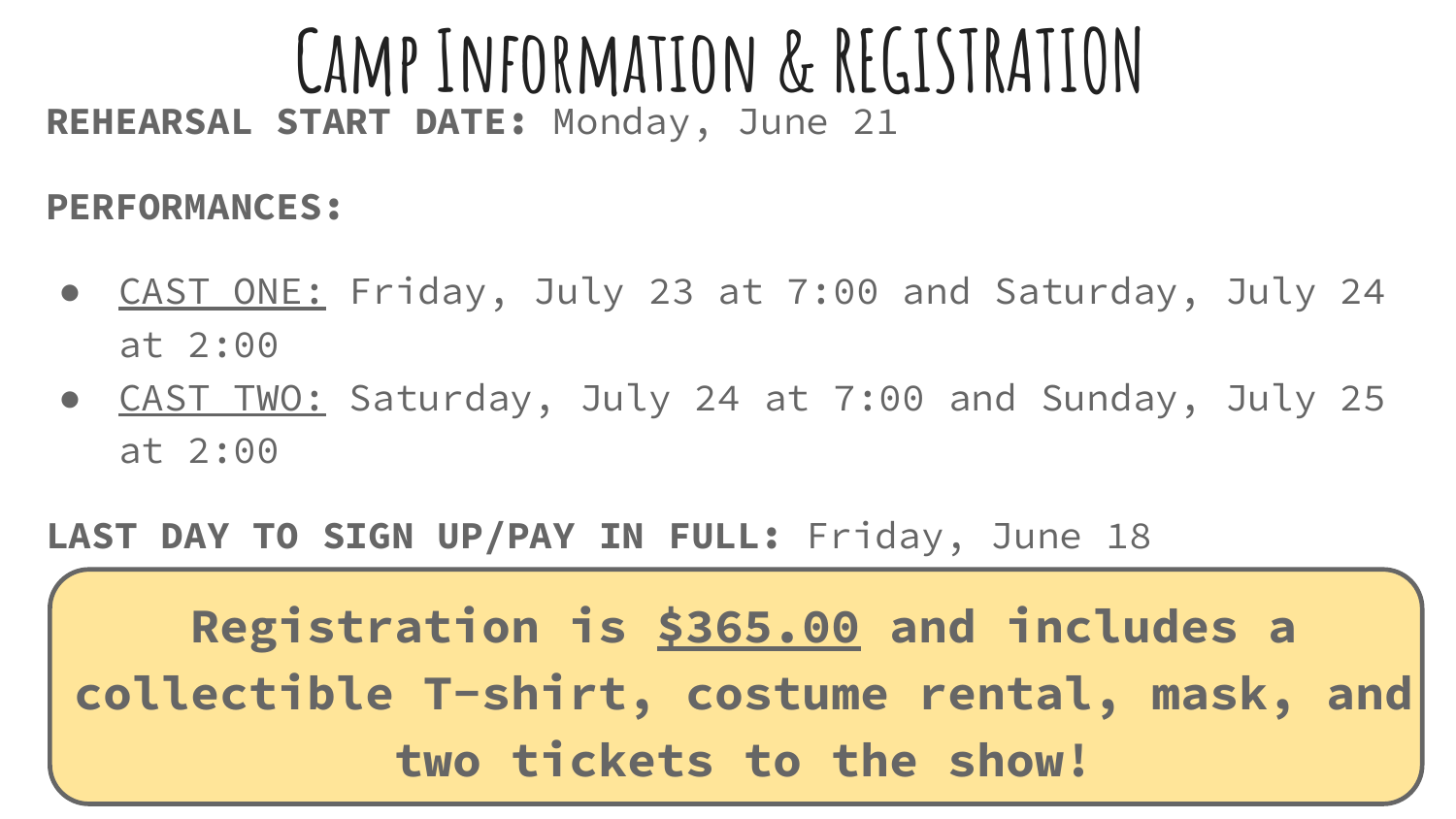# **Auditions (1st week)**

**\*Monday, June 21 -**

#### **Thursday, June 24**

You will receive an email confirming your registration which will include your audition time slot (either 11:00-1:00 or 1:30-3:30).

**NOTE:** This may or may not coincide with the assigned rehearsal time they will attend the rest of the camp.

## **Rehearsals (2nd-5th weeks)**

**\*Monday, June 28 -**

**Thursday, July 22**

**CAST ONE:**

-11:00 AM to 1:00 PM

**CAST TWO:**

-1:30 PM to 3:30 PM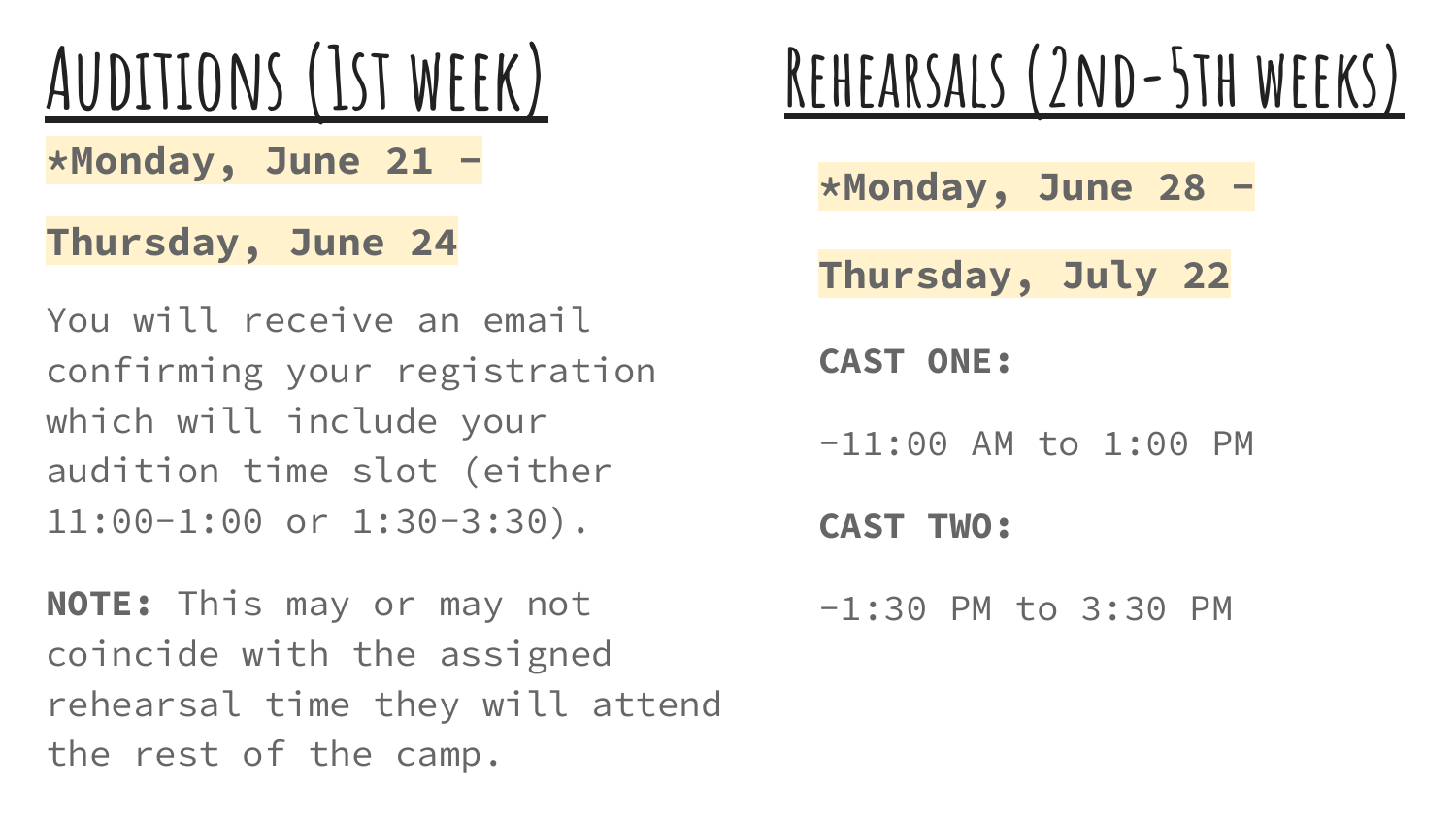## **Summer 2021 Camp Overview**

### **COVID SAFETY PLANS/PROCEDURES**

- ALL actors will be expected to wear masks at all times during rehearsals and performances.
- We will practice social distancing of 6 ft. at all times.
- Water/snack breaks will be provided for which actors will go outside and remain 6 ft. from other actors.
- The facility will be sanitized after each rehearsal and performance.
- Hand sanitizer will be available for use.
- All staff members are fully vaccinated and will be wearing masks/practicing social distancing.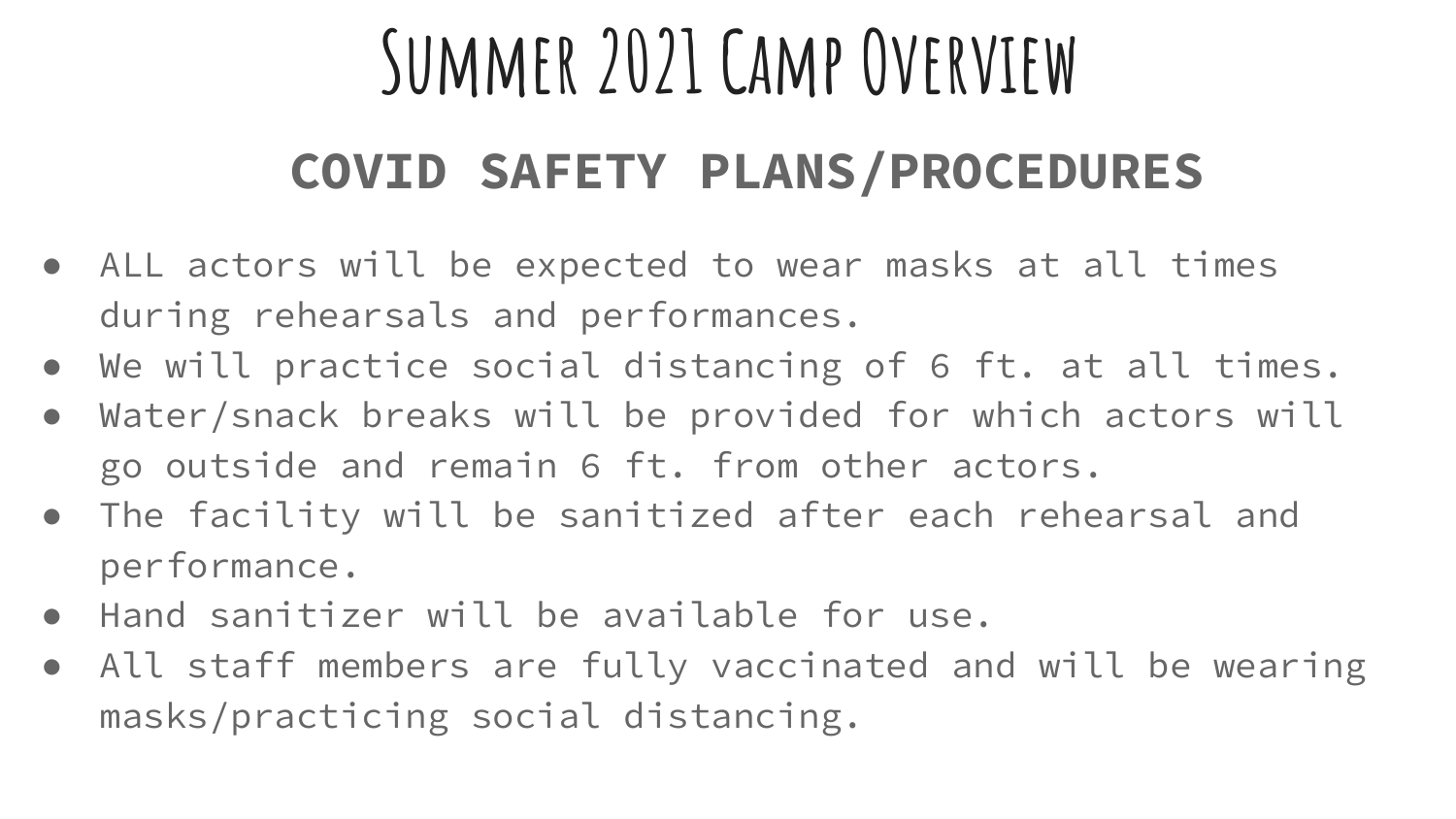# **What is Included in my Registration?**

- 1. A show **T-shirt**
- 2. 2-hour in-person **rehearsals** (Mondays-Thursdays) for 5 weeks.
- 3. **Musical tracks** and **choreography demonstration videos** to practice with at home
- 4. A **costume rental** (including a **matching mask** for performances)
- 5. **2 tickets** to a live performance
- 6. The opportunity to focus on the **fun and excitement** of musical theater with friends